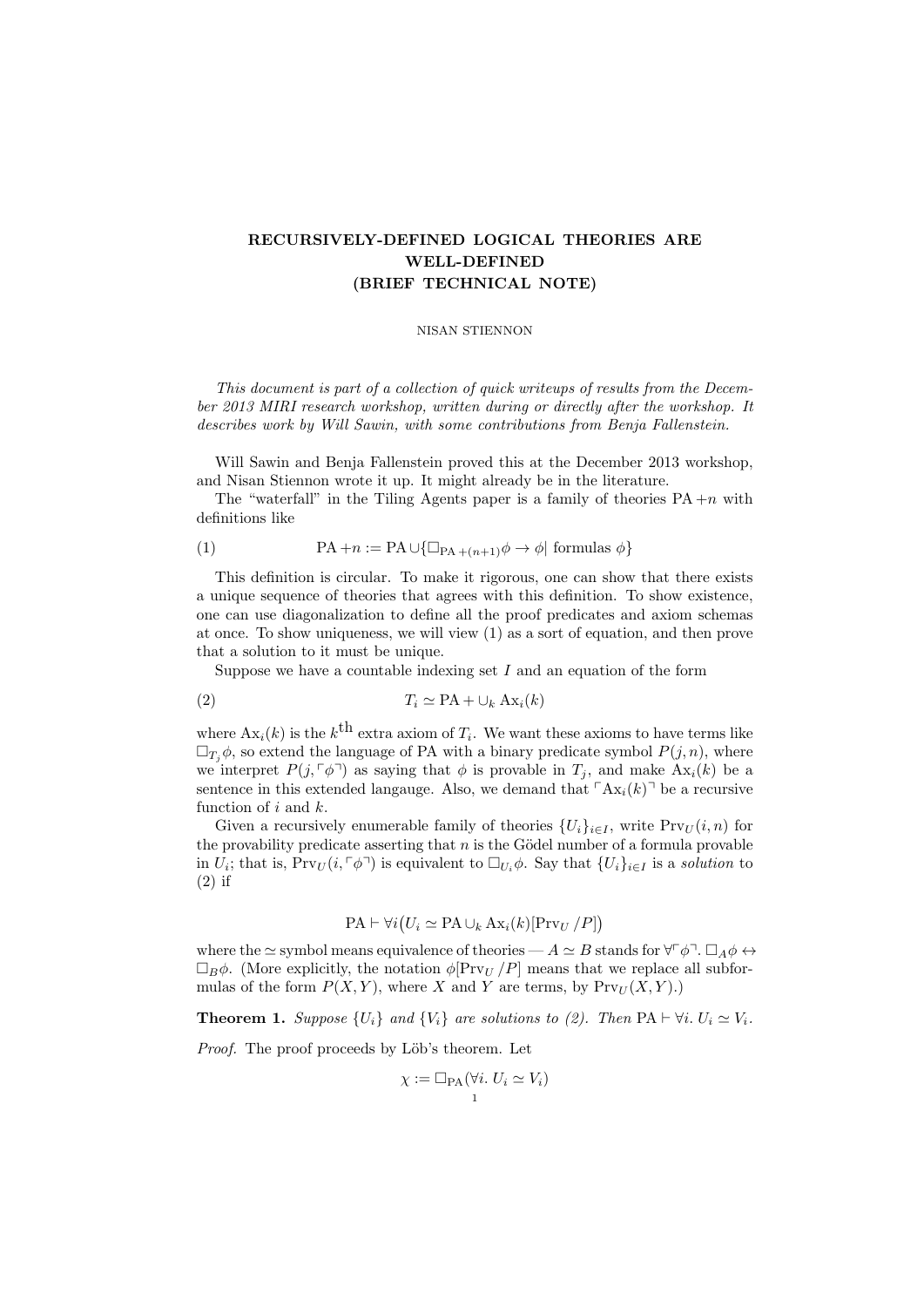Then

$$
\label{eq:PA} \begin{aligned} &\text{PA} + \chi \vdash \Box_{\text{PA}} (\forall i.\ U_i \simeq V_i)\\ &\text{PA} + \chi \vdash \Box_{\text{PA}} (\forall i, \ulcorner \phi \urcorner . \Box_{U_i} \phi \leftrightarrow \Box_{V_i} \phi)\\ &\text{PA} + \chi \vdash \forall j.\ \Box_{U_j} (\forall i, \ulcorner \phi \urcorner . \ \Box_{U_i} \phi \leftrightarrow \Box_{V_i} \phi)\\ &\text{PA} + \chi \vdash \forall j, k.\ \Box_{U_j} (\text{Ax}_j(k)[\text{Prv}_U \mathbin{/} P] \leftrightarrow \text{Ax}_j(k)[\text{Prv}_U \mathbin{/} P])\\ &\text{PA} + \chi \vdash \forall j, k.\ \Box_{U_j} (\text{Ax}_j(k)[\text{Prv}_V \mathbin{/} P])\\ &\text{PA} + \chi \vdash \forall j, \ulcorner \phi \urcorner . \ \Box_{U_j} \phi \to \Box_{V_j} \phi \end{aligned}
$$

By symmetry, we also have

$$
\text{PA} + \chi \vdash \forall j, \ulcorner \phi \urcorner. \Box_{U_j} \phi \leftrightarrow \Box_{V_j} \phi
$$
  

$$
\text{PA} + \chi \vdash \forall j. (U_j \simeq V_j)
$$

So by Löb's theorem, we conclude that PA  $\vdash \forall i$ .  $U_i \simeq V_i$ . (And since PA is sound, the solutions  $\{U_i\}$  and  $\{V_i\}$  are in fact equivalent.)

 $\Box$ 

Of course, if  $Ax_i(k)$  uses  $P(j, n)$  only for  $j < i$  in some well-founded ordering of I, then this result follows from induction on that ordering. What's interesting is that it works just as well if the recursion is not well-founded.

The shadiest step of that proof is where we go from

$$
\Box_{U_j} (\forall i, \ulcorner \phi \urcorner. \Box_{U_i} \ulcorner \phi \urcorner \leftrightarrow \Box_{V_i} \ulcorner \phi \urcorner)
$$

to

$$
\Box_{U_j}(\mathrm{Ax}_j(k)[\mathrm{Pr}_{U}/P] \leftrightarrow \mathrm{Ax}_j(k)[\mathrm{Pr}_{V}/P])
$$

For that we need the following lemma, which is provable in PA:

**Lemma 1.** If T is a theory in first-order logic,  $P(x, y)$  is a predicate symbol, and  $\psi_1(x, y)$  and  $\psi_2(x, y)$  are formulas such that  $T \vdash \forall x, y$ .  $\psi_1(x, y) \leftrightarrow \psi_2(x, y)$ , then for all formulas  $\phi$ ,  $T \vdash \phi[\psi_1/P] \leftrightarrow \phi[\psi_2/P]$ .

The theorem has a number of immediate corollaries:

Corollary 1. Any system of theories satisfying the "naive waterfall" recurrence

$$
T_n \simeq \text{PA} + \cup_{\phi} \Box_{T_{n+1}} \phi \to \phi
$$

is inconsistent.

*Proof.*  $U_n := \{\perp\}$  is a solution. Therefore it is the unique solution.

(Perhaps more illuminatingly, you could use diagonalization to construct the theory  $U := PA \cup_{\phi} \Box_U \phi \rightarrow \phi$ . Then  $U_n = U$  is a solution and by Gödel's theorem, this solution is inconsistent.)

Amusingly, we can also prove Gödel's second incompleteness theorem and Löb's theorem:

Corollary 2. Any extension of arithmetic that satisfies an equation of the form

 $T \simeq T + \text{Con}(T)$ 

is inconsistent.